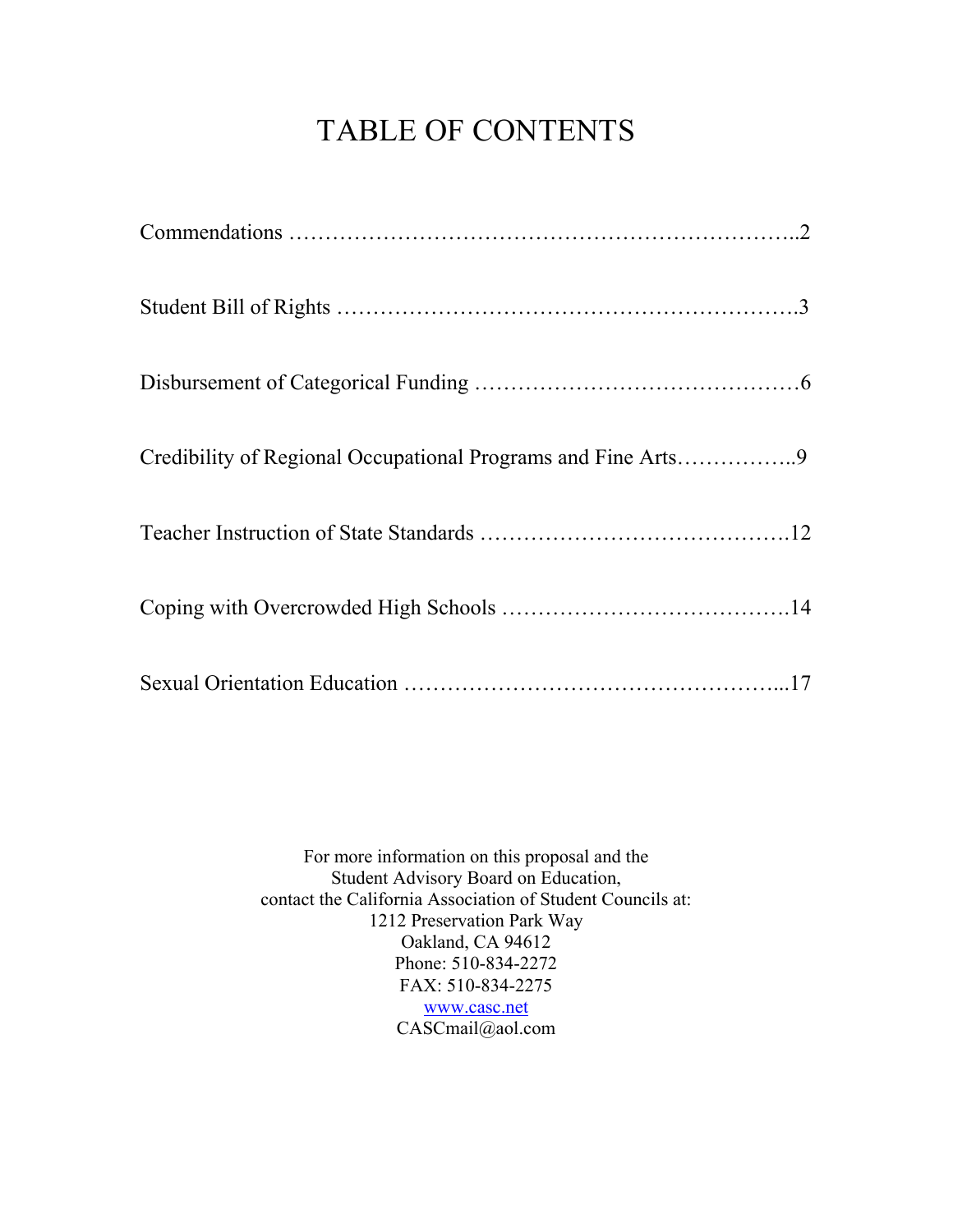## COMMENDATIONS

#### **The Student Advisory Board on Education, a program of the California Association of Student Councils, would like to extend the following commendations:**

The Student Advisory Board on Education commends the Honorable Jack O'Connell, California State Superintendent of Public Education, for his time and commitment to encouraging the voice of the students of California.

The Student Advisory Board on Education commends the California State Board of Education for pursuing a relationship with students to help education in California progress towards positive change.

The Student Advisory Board on Education commends Rebecca Parker, the Education Program Consultant of the State Board of Education, for her invaluable knowledge as well as her desire to promote students into influential positions.

The Student Advisory Board on Education commends Ricky Gill, the Student Board Member of the California State Board of Education, for his hard work and determination to give students an influential voice by representing the students of California.

## DEDICATION

The 2004 Student Advisory Board on Education proposal to the State Board of Education is dedicated to Lorelei Leonhardt. As a past delegate to the Student Advisory Board on Education and a counselor for the California Association of Student Councils, Lorelei offered incredible time and energy to improving California's educational system, as well as supporting the work of the California Association of Student Councils. She will be greatly missed.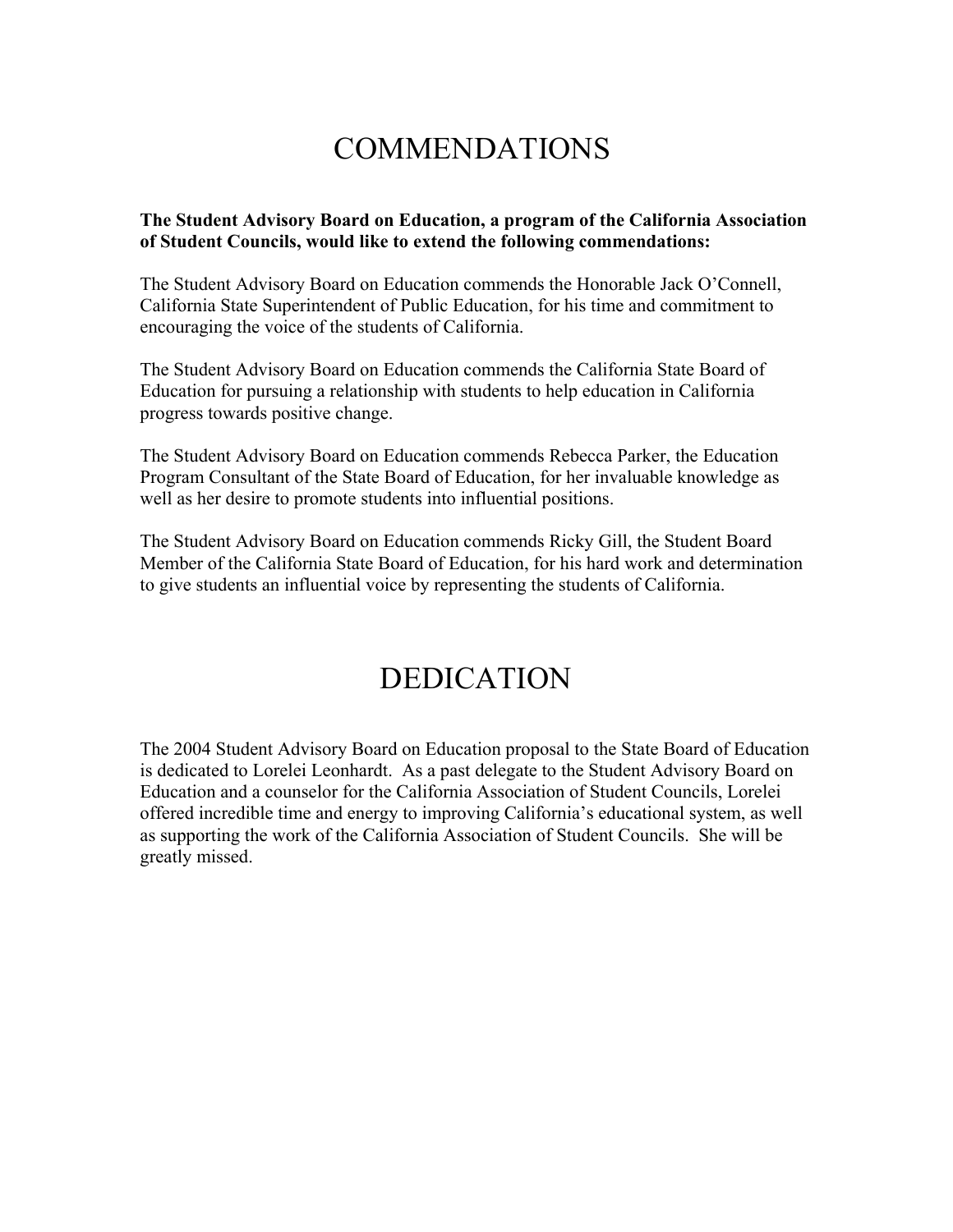Issue  $# 1$ 

Wednesday, November 10, 2004

#### Topic: **Student Bill of Rights**

Speaker: Jonathan B. Peterson, Lower Lake High School

#### **I. RECOMMENDATION**

The Student Advisory Board on Education, a program of the California Association of Student Councils, recommends that the State Board of Education create a *Student Bill of Rights*, distribute it to every school district, and incorporate the *Student Bill of Rights* into social science curriculum taught to all students.

#### **II. SUMMARY OF PREVIOUS STATE BOARD OF EDUCATION DISCUSSION AND ACTION**

#### **A. Previous Student Advisory Board on Education Discussion and Action:**

- 1970 A Student's Bill of Rights, Culver City High School
- 1973 Student Bill of Rights and Responsibilities, Luther Burbank High School
- 1974 Student's Rights and Responsibilities, Hiram Johnson High School
- 1977 Student Bill of Rights for California, Grand Hotel – District Student's Rights Panel, Grand Hotel
- 1978 Student's Rights and Responsibilities, Hanford High School

#### **B. Present Pertinent Regulations and Policy:**

- California Education Code, Section 220
- California Education Code, Section 221.1
- California Education Code, Section 221.5
- California Education Code, Section 233
- California Education Code, Section 233.5

#### **III. SUMMARY OF KEY ISSUES**

Due to limited awareness of student's rights among administrators, faculty, and students, enforcement of these rights is inconsistent. Because these rights are not understood, there is a lack of confidence from both the student and teacher perspectives; students may not understand their rights and teachers may not be confident that they are always respecting these rights. From these root problems, the following may be concluded:

- Regardless of the school, all students are entitled to certain unalienable rights
- There is no one place where students' rights can be found. Because of their unavailability, there is a general unawareness, resulting in rights not being consistently exercised.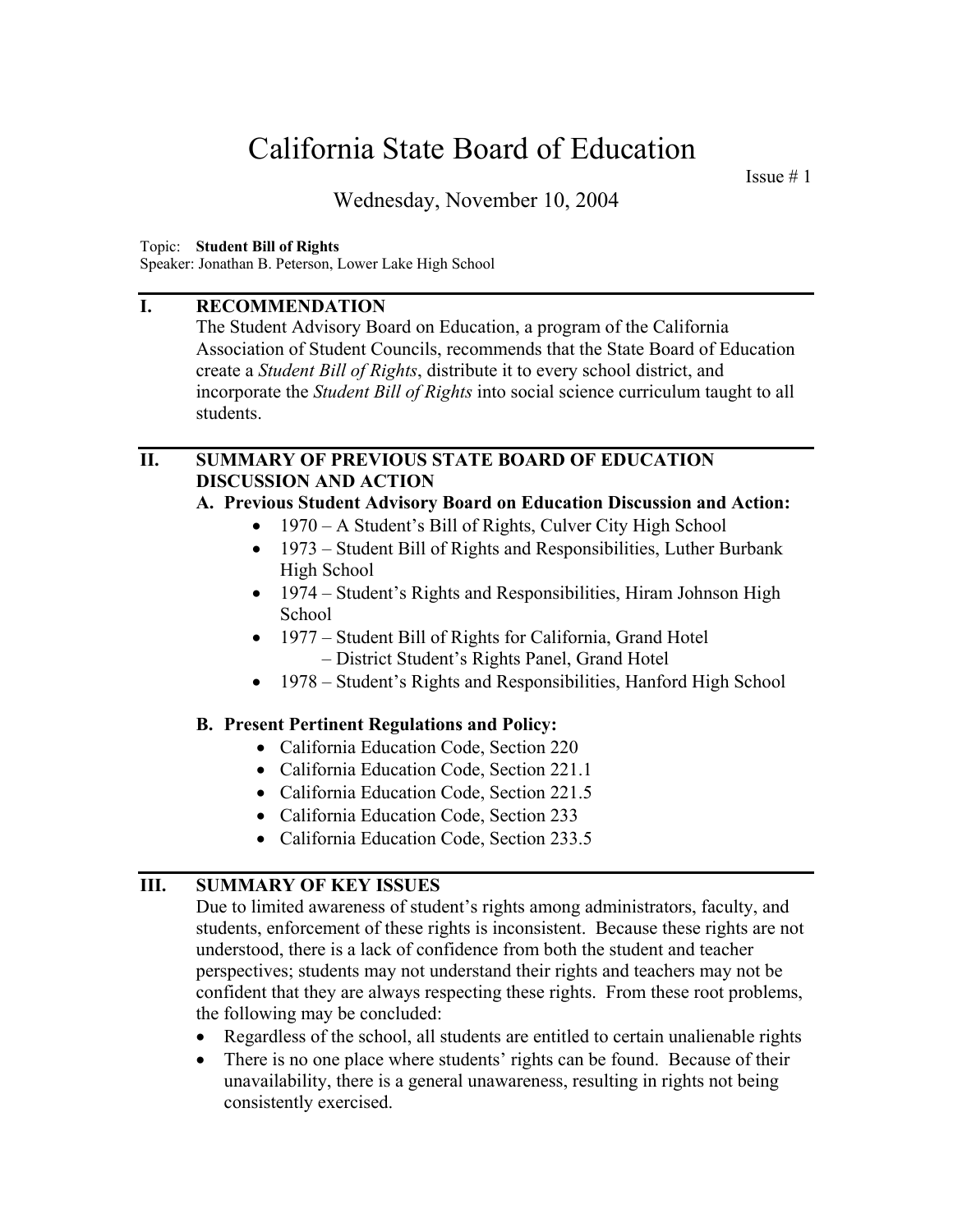- Rights are not consistently enforced because teachers and administrators are not properly informed.
- Students cannot exercise concern for their rights since they do not understand them.
- Most districts do not have their own bill of rights.
- People consider higher authority a scapegoat due to unawareness, believing that the administration is denying their rights
- Students and staff are less inclined to cooperate from this lack of respect for each other because they are unsure of the rights of both sides.

#### **IV. FISCAL ANALYSIS**

The state will incur the costs of creating the new curriculum and distribution of the curriculum to each district. Each district will fund the distribution and implementation of the rights into teaching. When all parties understand their rights and the rights of others, there will be fewer law suits over confusion of a violation. By informing students of their rights, students' interest in the government may increase since it applies directly to them. With this knowledge, they may be more inclined to participate in government in the future.

## **V. BACKGROUND INFORMATION**

A. CRITERIA FOR IMPLEMENTATION

In order to implement our recommendation, we suggest that the State Board of Education:

- Create a task force composed of students, teachers, administrators, representatives of the Board of Education and an American Civil Liberties Union (ACLU) member, preventing future ACLU-filed law suits against the Department of Education. This coalition should address the following topics:
	- o Discrimination of students
	- o Verbal, physical, and mental abuse
	- o Freedom of expression
	- o Equal opportunity in education
	- $\circ$  The 5<sup>th</sup> Amendment
	- o Privacy of grades and personal information
	- o Equal opportunity for excused absences
	- o Lock-out violations
	- o Search and seizure policy
	- o Detention at inappropriate times
	- o Bathroom rights and cleanliness
	- Create two versions of the bill of rights; a compilation of every student right in a master list for the administration that includes any legal references, and an abridged version for easy reference for students, teachers and the community.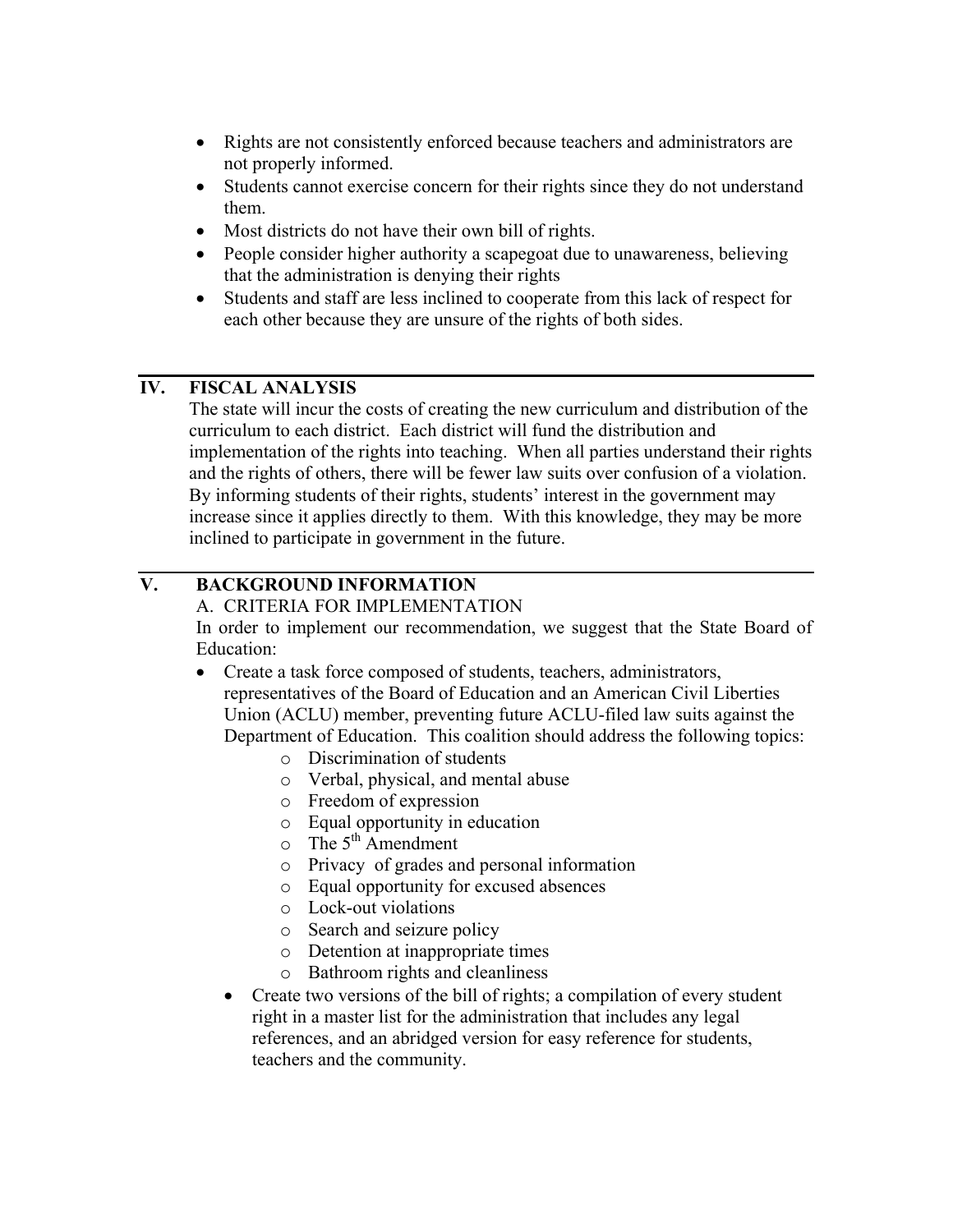- Distribute a copy to every district and require that a copy of the abridged version be given to every student, possibly in a student planner or handbook, and be available to the general public.
- Educate school officials on the *Student Bill of Rights* during their credential programs.
- Incorporate the *Student Bill of Rights* into social science curriculum.

### **B. FIELD INVOLVEMENT**

- Each district can support the task force and agree to accept and implement its decisions.
- Contact outside human rights activist organizations to help in distributing the bills, as well as promoting education of students' rights on a local level.

#### **C. ALTERNATIVES**

The Board may wish to consider the following alternatives in addition to the prior recommendations:

- Districts could tailor their own *Student Bill of Rights*.
- Seminars on students' rights can be held for school officials as part of staff development trainings.
- Students' rights can be reviewed during school orientations.
- Additional groups within schools can be created to be mediators for violated rights.

## **D. RATIONALE**

Our proposal will improve the relationships between students and faculty, administrators, and both local and statewide government. With a *Student Bill of Rights*, educators and students will be placed on a more even level of understanding. This standard of equal rights will decrease favoritism and inferiority from student to student. The cooperation necessary to support these rights will encourage positive change as every group of the education system realizes that their goals interact with, not detract from, each other. School officials and students may feel more confident due to their complete understanding of their rights and boundaries. Since school officials are informed of the rights, unintentional violation is eliminated. Lastly, knowing these rights will increase responsibility and proactive involvement among students because they will feel a direct connection to the government.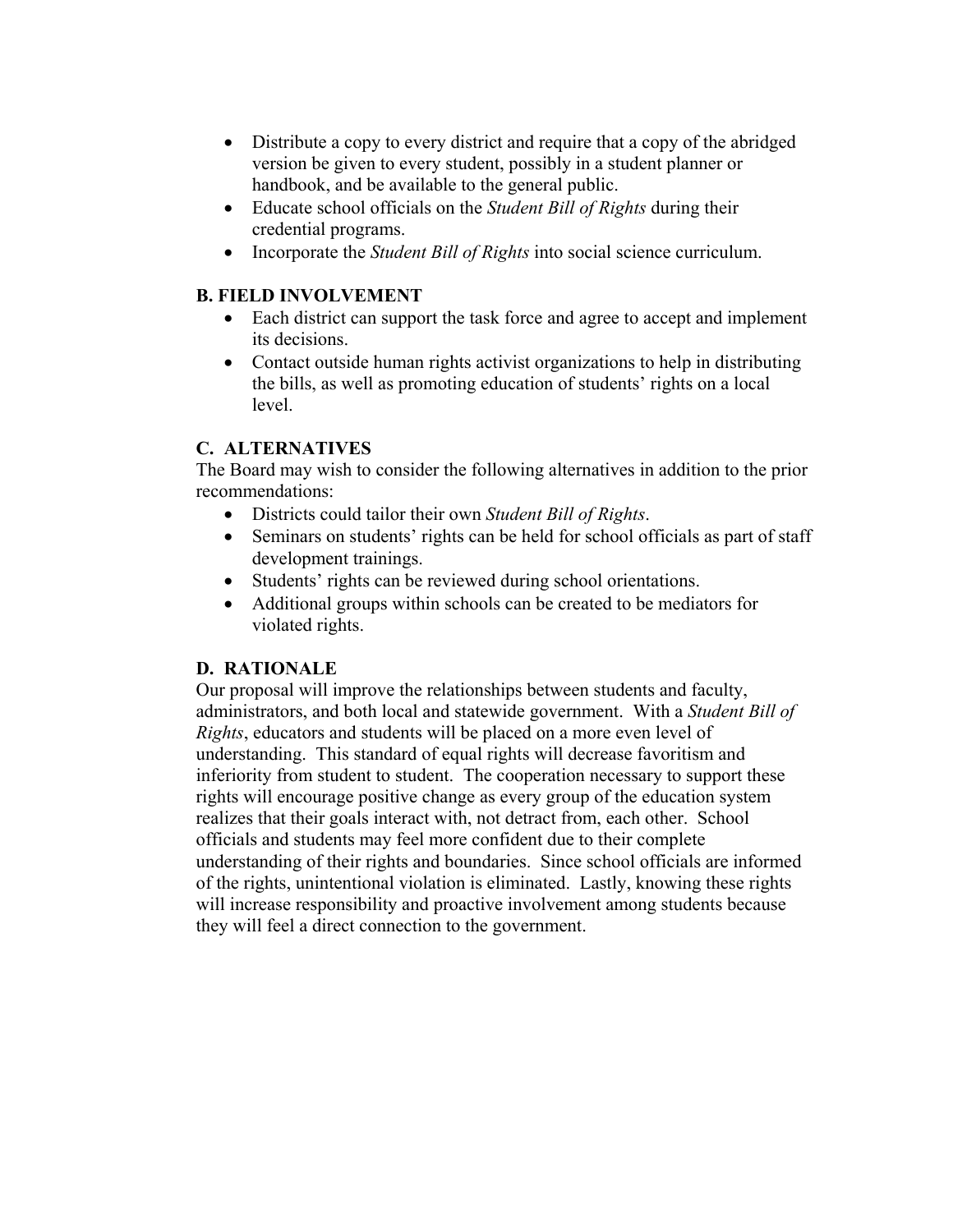Issue  $# 2$ 

Wednesday, November 10, 2004

#### Topic: **Disbursement of Categorical Funding**

Speaker: Justin Lam, Bellarmine College Preparatory

#### **I. RECOMMENDATION**

l

l

 The Student Advisory Board on Education, a program of the California Association of Student Councils, recommends that the State Board of Education analyze the method of dispersion of categorical funding by comparing techniques used by different districts and organizations in order to identify and promote the most effective means.

#### **II. SUMMARY OF PREVIOUS STATE BOARD OF EDUCATION DISCUSSION AND ACTION**

#### **A. Previous Student Advisory Board on Education Discussion and Action:**

- 1972 Educational Funding, Kennedy High School
- 1976 State Financing of Schools, Grant Joint Union High School

#### **B. Present Pertinent Regulations and Policy:**

- Education code, Sections 63000, 63001
- Education code, Sections 63050, 63053, 63054, 63056
- Education code, Section 64100
- Education code, Section 47636

## **III. SUMMARY OF KEY ISSUES**

The Student Advisory Board on Education commends the State Board of Education for focusing on the Academic Performance Index similar schools rank when allocating equitable resources. We find this to be a fair process and hope that it will continue with constant and effective monitoring. In addition, state and district audits should continue to be used to check allocated funds and employ stringent consequences for negligent spending. We recognize that the state is attempting to create statewide equality by allocating need-based funds through categorical funding. However, evidence shows that some districts improperly allocate categorical funds. Since the majority of students fall under multiple categories, such as English Language Learners or Special Education for funding, some districts have misappropriated categorical funds to overlapping categories. This results in a lack a funding for one or more groups and excess in others. More communication is needed among the state, districts, schools, parents, teachers and students regarding the spending of categorical funds.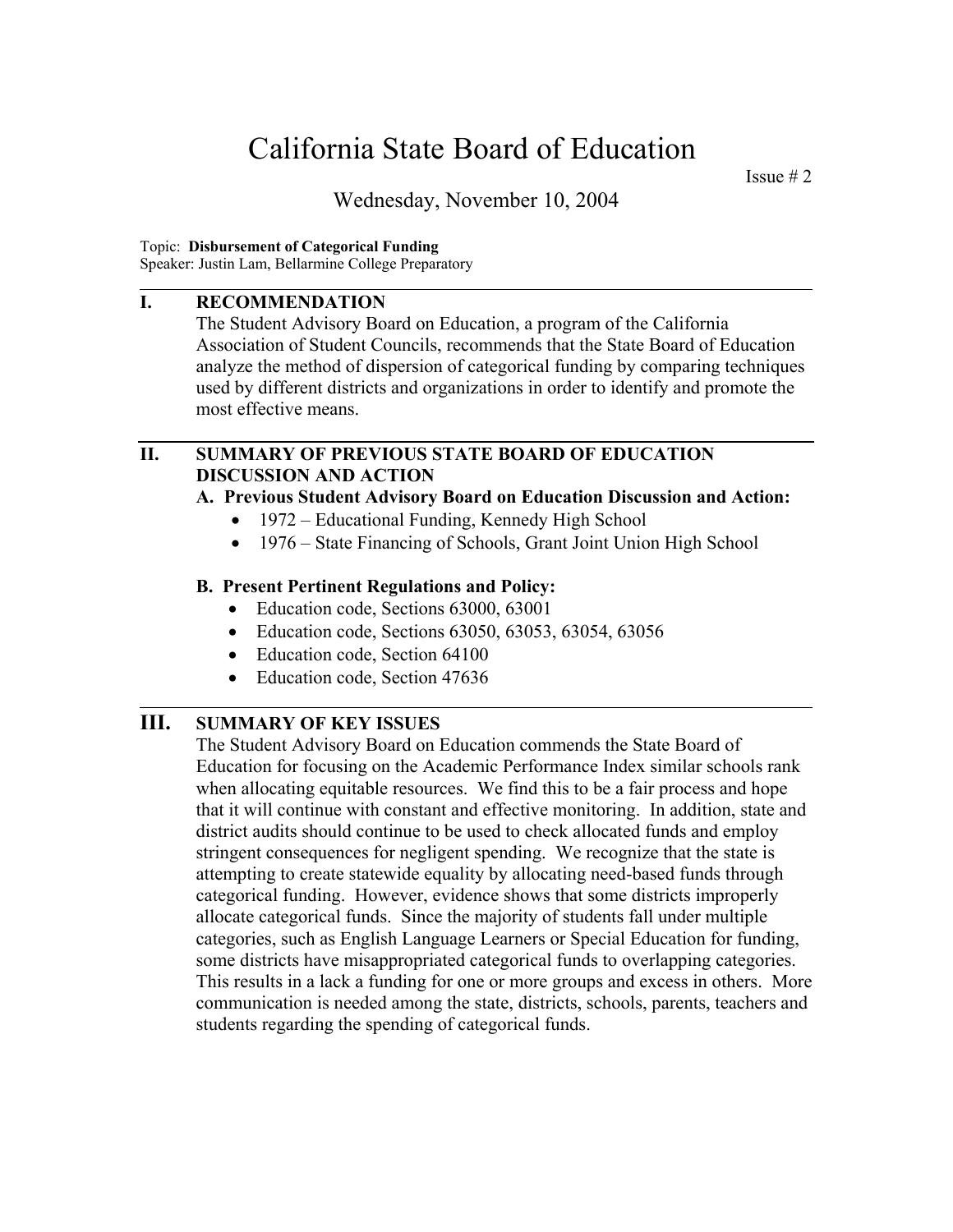## **IV. FISCAL ANALYSIS**

l

 $\overline{a}$ 

The benefits of an analysis of categorical funding will far outweigh the cost because it will increase the efficiency and effectiveness of these funds. The cost of researching the best practices of appropriation in California is miniscule compared to the millions of dollars lost by districts that create deficits by misappropriating categorical funding every year. The price tag of saving a student with special needs from categorical funding inadequacies will be well worth the dollars spent on a thorough cross-sectional study. Research expenses should be minimal to the state because the State Board of Education has the ability to use existing numbers from first-rate organizations, such as the California Agricultural Teachers Association (CATA). Ultimately, the state will save money because less people are likely to end up in the court, juvenile, and welfare systems due to a superb education.

#### **V. BACKGROUND INFORMATION A. CRITERIA FOR IMPLEMENTATION**

In order to implement our recommendation we suggest that the State Board of Education:

- Reassess how categorical funding is distributed by selecting a cross-section of districts from all deciles in accordance with the API similar school rank system in order to determine best practices.
- The California Agriculture Teachers Association (CATA) serves as an advisory board on any legislation that pertains to agriculture categorical funding ensuring that the money will be distributed properly within that category. Examine how CATA operates in regards to categorical funding compared to the school board.
- Meet with representatives from CATA or additional agencies to discuss best practices for the appropriation of categorical funds within the school system.

## **B. FIELD INVOLVEMENT**

In order to analyze the method of dispersion of categorical funding by comparing techniques used by different districts and organizations:

- Districts need to evaluate how they handle categorical funding and cooperate with the State Board in providing data
- Other organizations like CATA and the California Association of Teachers for English (CATE) who use categorical funds need to cooperate with the State Board in providing data
- Conduct a survey of students in a combination of categorical programs in different deciles in order to measure their productivity and education

#### **C. ALTERNATIVES**

- Educate parents, teachers, administration, families and students, of categorical funding with the Uniform Complaint Procedures (UCP) to help hold schools accountable and prevent the misuse of funds.
- Make UCP available and accessible in every school and educational facility.
- Encourage student and community advocacy groups to promote knowledge of the UCP.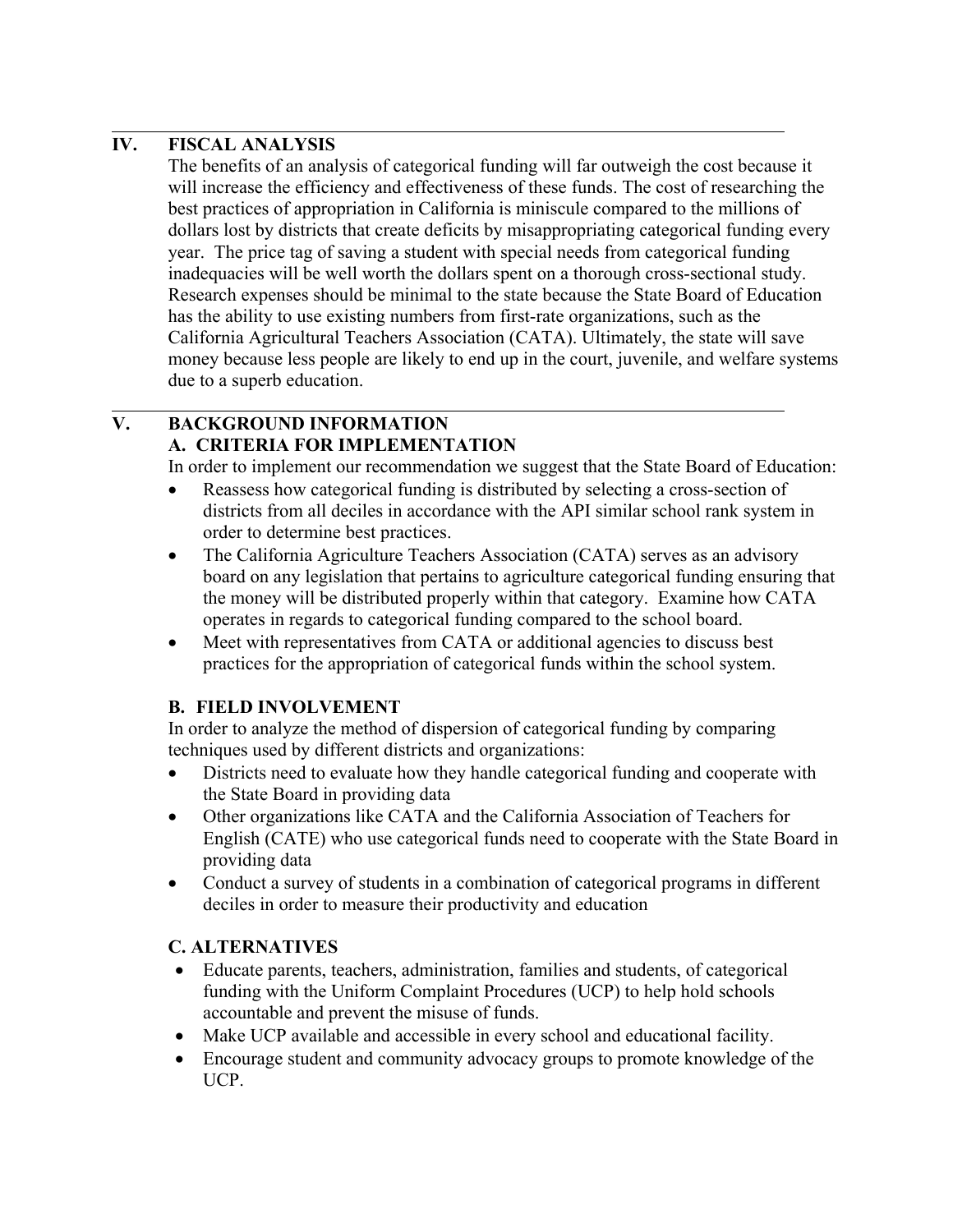#### **D. RATIONALE**

Everyday, students with special needs that would be satisfied through properly used categorical funds are being neglected through improper distribution of categorical funds. The current process of allocation cheats many students with special needs. Categorical funds are intended for specific purposes, yet many districts combine overlapping categorical funds. In some cases this occurs because handling overlapping categorical funds is confusing, while other districts may view the combination of funds as the best approach to spending categorical funds. We, however, believe that it is of critical importance to maintain the categorical fund allocation determined at the state level. This ensures that students who qualify for categorical funding in multiple areas benefit in each of these areas.

The state needs to look at how organizations like the California Agricultural Teachers Association (CATA) and the California Association for Teachers for English (CATE) maintain the efficacy of their categorical funds. Despite debt and financial crisis, agricultural programs in the state of California have persevered. By examining the way these organizations function, districts will improve their ability to handle categorical funds. Every single student that qualifies for special programs will have funds readily available.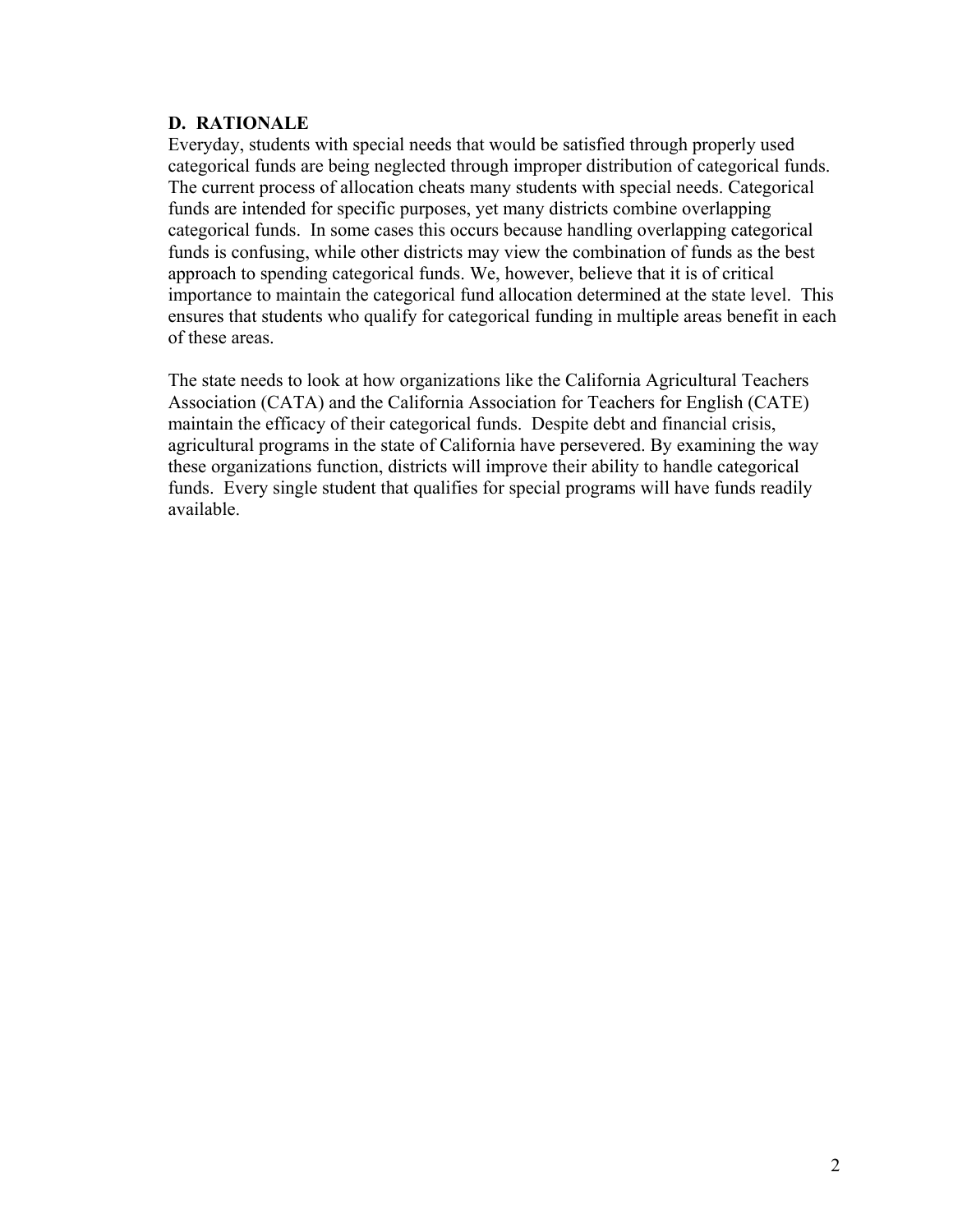## Wednesday, November 10, 2004

#### Topic: **Credibility of Regional Occupation Programs and Fine Arts**  Speaker: Evan Natwick, Holtville High School

#### **I. RECOMMENDATION**

The Student Advisory Board of Education, a program of the California Association of Student Councils, recommends that the State Board of Education expand the criteria in the School Accountability Report Card (SARC) to acknowledge the credibility and benefits of Regional Occupational Programs (ROP) and fine arts courses.

#### **II. SUMMARY OF PREVIOUS STATE BOARD OF EDUCATION DISCUSSION AND ACTION**

#### **A. Previous Student Advisory Board on Education Discussion and Action:**

• This is the first year that the Student Advisory Board on Education has addressed this issue.

#### **B. Present Pertinent Regulations and Policy:**

- California Education Code, Section 52300
- California Education Code, Section 52301
- California Education Code, Section 52301.5
- California Education Code, Section 52302.3
- California Education Code, Section 52302.5
- California Education Code, Section 52303
- California Education Code, Section 52310
- California Education Code, Section 33126.1

## **III. SUMMARY OF KEY ISSUES**

Individual districts and schools are cutting ROP and fine arts programs out of their budgets. This occurs because ROP and fine arts aren't seen as important as core academic courses.

- ROP and fine arts are not appreciated as an important educational component due to a lack of knowledge concerning the benefits of the classes.
- There is a lack of knowledge concerning the career technology, application, and life skills that can be gained from ROP and fine arts.
- Schools are not placing emphasis on ROP and fine arts because they are not given as much significance as core academic subjects in state assessments.

#### **IV. FISCAL ANALYSIS**

Districts and local schools would be responsible for the cost of printing informative literature regarding the existing SARC. Additional voluntary costs would apply if schools choose to implement ROP and fine arts courses specifically for the SARC assessment.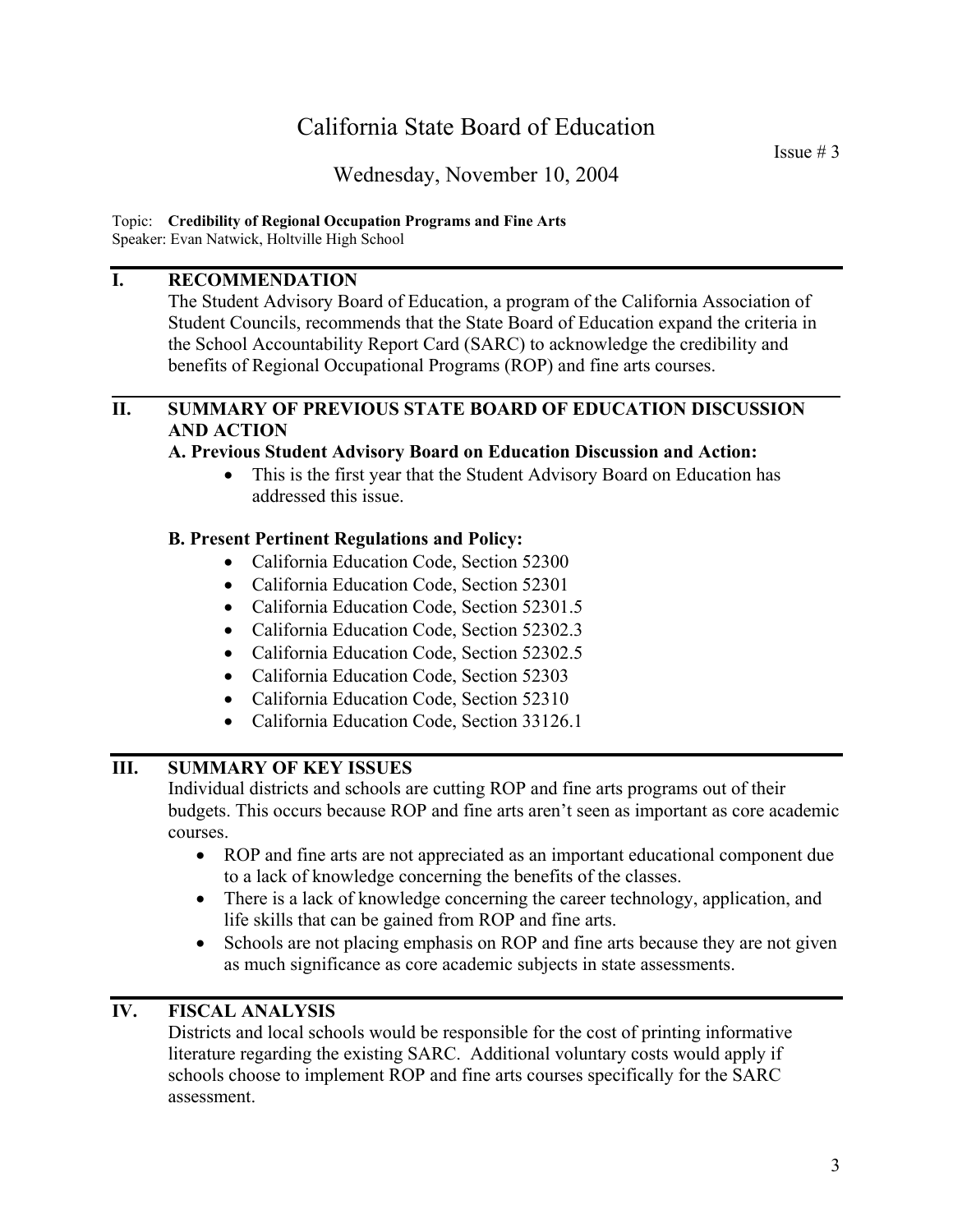The cost to the State Board of Education would be minimal compared to the revenue gained by local businesses. The community would benefit from the competent employees introduced to the workforce directly out of high school. Schools would raise their Average Daily Attendance (ADA) due to students' motivation to come to classes that pertain to their personal interests, thus increasing funds available to each individual school.

## **V. BACKGROUND INFORMATION A. CRITERIA FOR IMPLEMENTATION**

The Student Advisory Board on Education recommends the following actions as necessary to implement the proposal:

- The SARC should work to expand the definition and evaluation of criteria addressing ROP and fine arts by simply adding points for existing programs. While this does not implement any additional requirements for the schools, the possibility of higher SARC scores will provide incentives for the creation of ROP and fine arts courses.
- For schools who successfully offer fine arts and ROP programs, the State Board of Education should formulate a process for evaluating the quality and effectiveness of these programs. This will allow the SARC to determine which areas they should expand the section on ROP and fine arts and how it could be accomplished.
- The State Board of Education should encourage schools to distribute an informational flyer about SARC to every student in order to increase awareness of the existence of the report. The schools can decide to either distribute the flyers in their registration packet or in another appropriate way.

## **B. FIELD INVOLVEMENT**

To increase the importance of ROP and fine arts, the SARC must be expanded in order to assess the quality of the programs that schools offer.

- Schools can incorporate ROP and fine arts into existing curriculum.
- Local businesses can offer their expertise by evaluating the quality and relevance of the ROP and fine arts programs to increase the quality of such programs.
- Local media emphasis on the SARC will help to increase the status of the report.
- Schools should display the SARC report where it is easily accessible to all students, parents and staff.

## **C. ALTERNATIVES**

The State Board of Education should approve new ROP programs that include aspects of fine arts. This would help students who enjoy fine arts get more hands-on training and through ROP courses.

## **D. RATIONALE**

There is currently no comprehensive review of the crucial need and importance of ROP and fine arts courses. While the SARC assesses all aspects of schools, its criteria minimally addresses ROP and fine arts courses, which needs to be expanded to encompass the benefits of the programs. This detailed assessment is necessary to enable the continuation of these programs.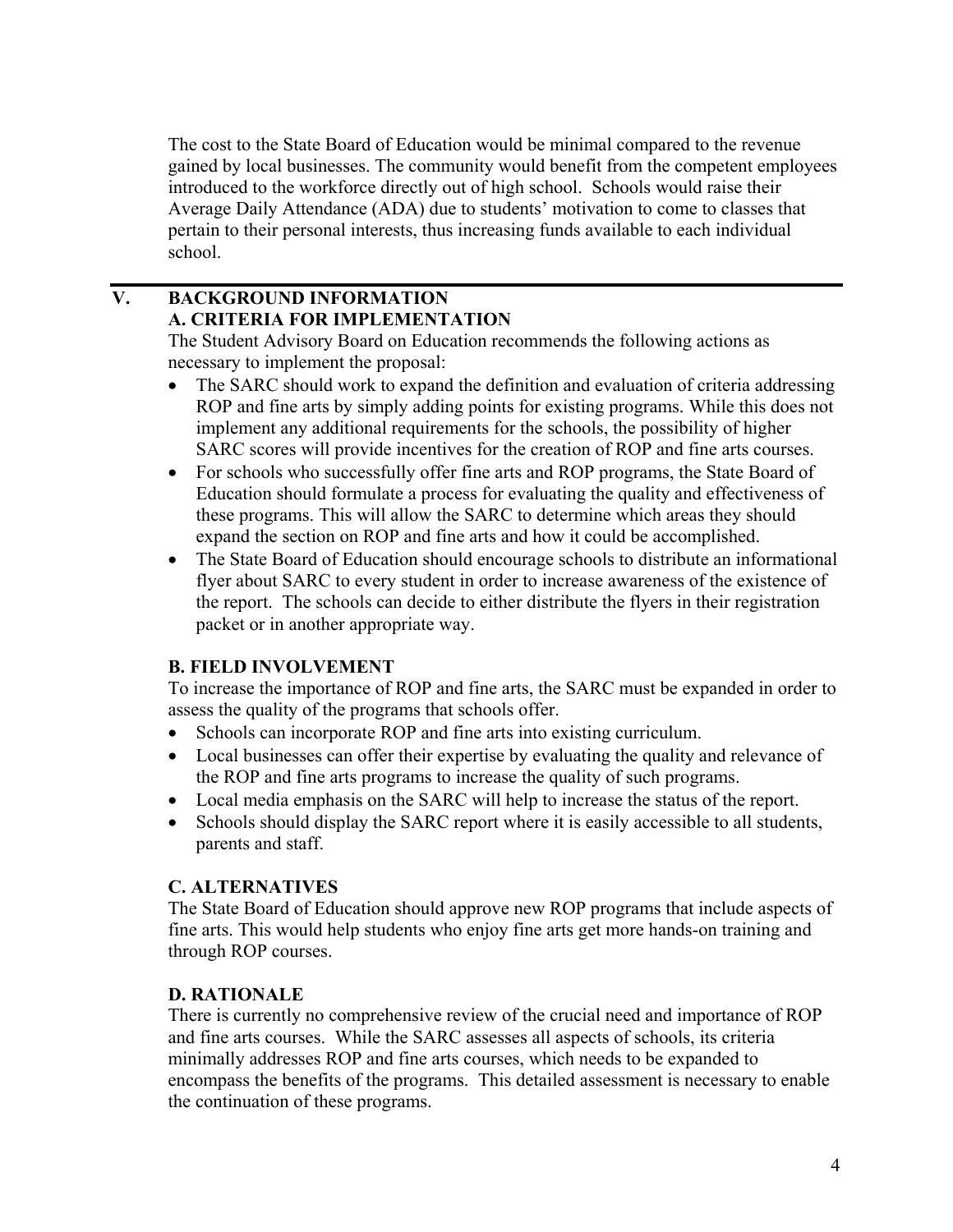Although there is a need for skilled workers in various industries, schools are not addressing this demand. Since schools are under the pressure to meet state standards and prepare students for post-secondary education, they also need to cater to non-collegebound students as well. For these students, ROP and fine arts courses are necessary because they will not only expose students to non-academic courses, but also provide them with skills necessary in the workforce. Furthermore, all students, including collegebound students, will benefit from the hands-on learning experience from partnerships with businesses and incorporation of core skills in their daily lives. These programs will also help students without a definite career path to identify their future plans.

By preparing students for the workforce, they are more inclined to become productive member of society. Moreover, as businesses recognize the need for qualified workers, ROP and Fine Arts students will be possible recruits. This potential collaboration would not only benefit businesses, but also students who need stable careers.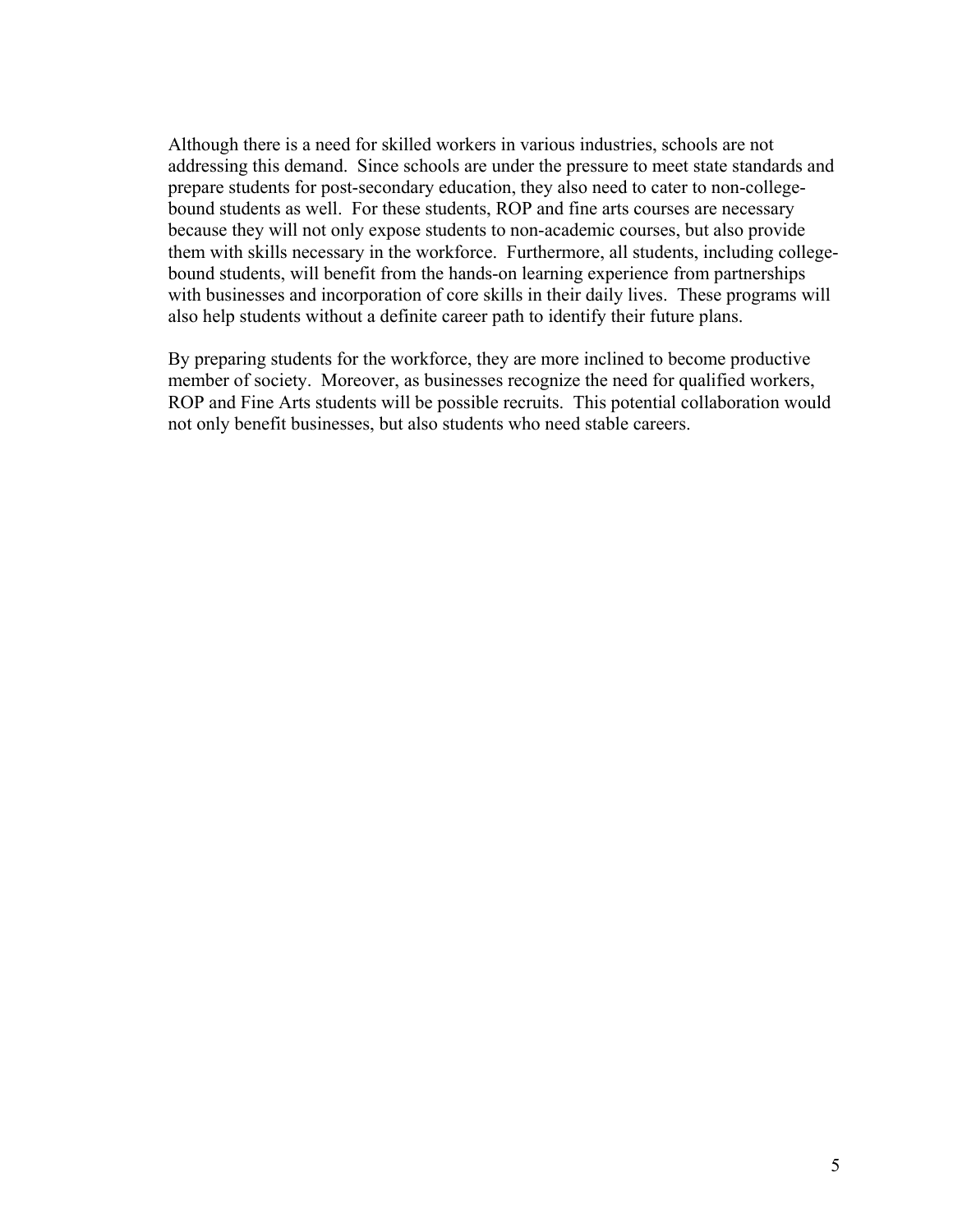Issue # 4

## Wednesday, November 10, 2004

#### Topic: **Teacher Instruction of State Standards**

Speaker: Leah Luchetti, Montgomery High School

#### **I. RECOMMENDATION**

 The Student Advisory Board of Education, a program of the California Association of Student Councils, recommends that the State Board of Education establish more extensive programs and resources to help teachers understand and utilize California's curriculum standards so that they can effectively teach the standards in the classroom.

#### **II. SUMMARY OF PREVIOUS STATE BOARD OF EDUCATION DISCUSSION AND ACTION**

#### **A. Previous Student Advisory Board on Education Discussion and Action:**

• This is the first year that the Student Advisory Board on Education has addressed this issue.

#### **B. Present Pertinent Regulations and Policy:**

- California Education Code, Section 44259
- California Education Code, Section 44320.2

#### **III. SUMMARY OF KEY ISSUES**

- Teachers may not completely comprehend the state standards.
- Student motivation in academics may be low because the specific course standards cannot be properly conveyed by teachers
- Middle school and high school curriculum are not effectively aligned.

### **IV. FISCAL ANALYSIS**

Minimal costs will be required to complete the goals outlined in this proposal. There shall be nominal costs incurred from maintaining a website, hiring a webmaster and web designer, due to the availability of existing resources. There will also be a moderate cost for the recruitment of instructors for Professional Development Training who will help teachers meet No Child Left Behind mandates, specifically the presence of "highly qualified" teachers in core subjects. There will be no new costs for educators to attend Professional Development Programs since attendance is already required by state mandate and costs are already integrated into salaries of those respective educators.

## **V. BACKGROUND INFORMATION A. CRITERIA FOR IMPLEMENTATION**

In order to implement our recommendation, we suggest that the State Board of Education:

• Distribute a syllabus to all teachers with easy-to-use tools such as hands-on learning techniques, structured activities, real-life examples, visual aids,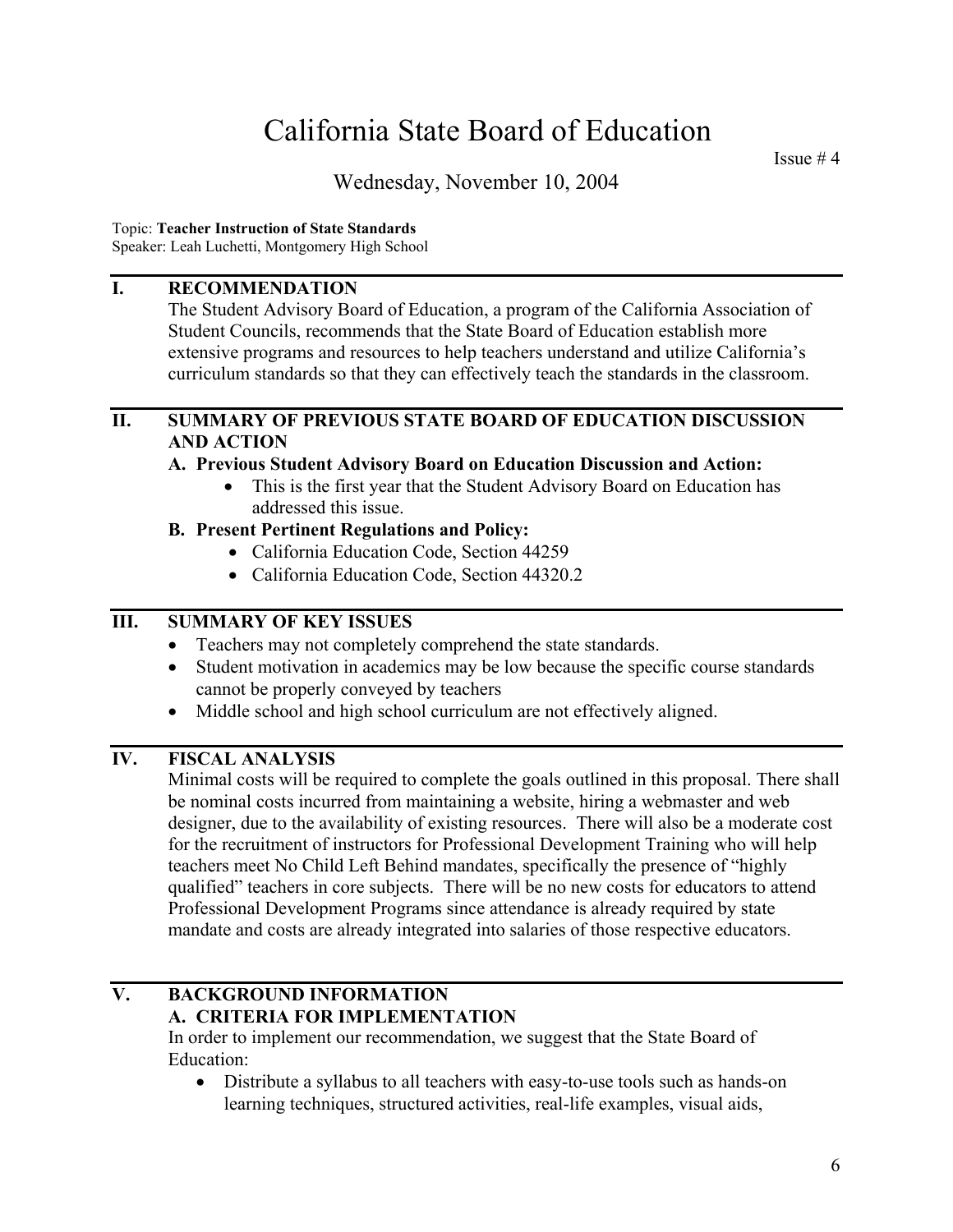memorization tools, and class discussion questions during their professional development program.

- Determines the most effective way of implementing the aforementioned Professional Development Program in schools.
- Create an online resource (website) for teachers that focuses on providing a wealth of information for the better understanding of the California State Standards, which includes, but is not limited to: forums for communication between teachers, tips for teaching the standards, personal testimonials, and suggested learning plans.

#### **B. FIELD INVOLVEMENT**

- School and district boards implement revised Professional Development Programs to provide innovative learning techniques such as hands-on learning, structured activities, real-life examples, visual aids, memorization tools, and class discussion questions.
- Qualified instructors, defined by their knowledge of and training in the State Standards, assist local educators in their understanding of the aforementioned material.
- California educators attend Professional Development Trainings related to State Standards.
- All members of the California educational community, including educators, administrators, students, and parents, are knowledgeable of and actively utilize the internet resources provided.

## **C. ALTERNATIVES**

The Board may wish to consider the following alternatives in addition to the prior recommendations:

- Encourage meetings between middle school and high school educators to collaborate in aligning curriculum.
- Initiate the standardization of textbooks and other resources in high schools throughout California through Jack O'Connell's High School Initiative.
- Increase number and variety of AP courses and give all students the opportunity to take these higher educational courses.

## **D. RATIONALE**

Not all students in California are receiving the fair quality of education that they deserve. A very crucial element of education in California that needs improvement in order to attain equality is making sure that all students learn the state standards. In order for this to happen, teachers must understand core curriculum standards so that they can effectively educate students and prepare them for life after graduation. In order to provide teachers with a better understanding of standards, accessibility to resources for clarification, and a concise interpretation of the standards is crucial. Giving teachers confidence in their knowledge of what they are teaching is the only way to ensure that all students understand and master California's standards.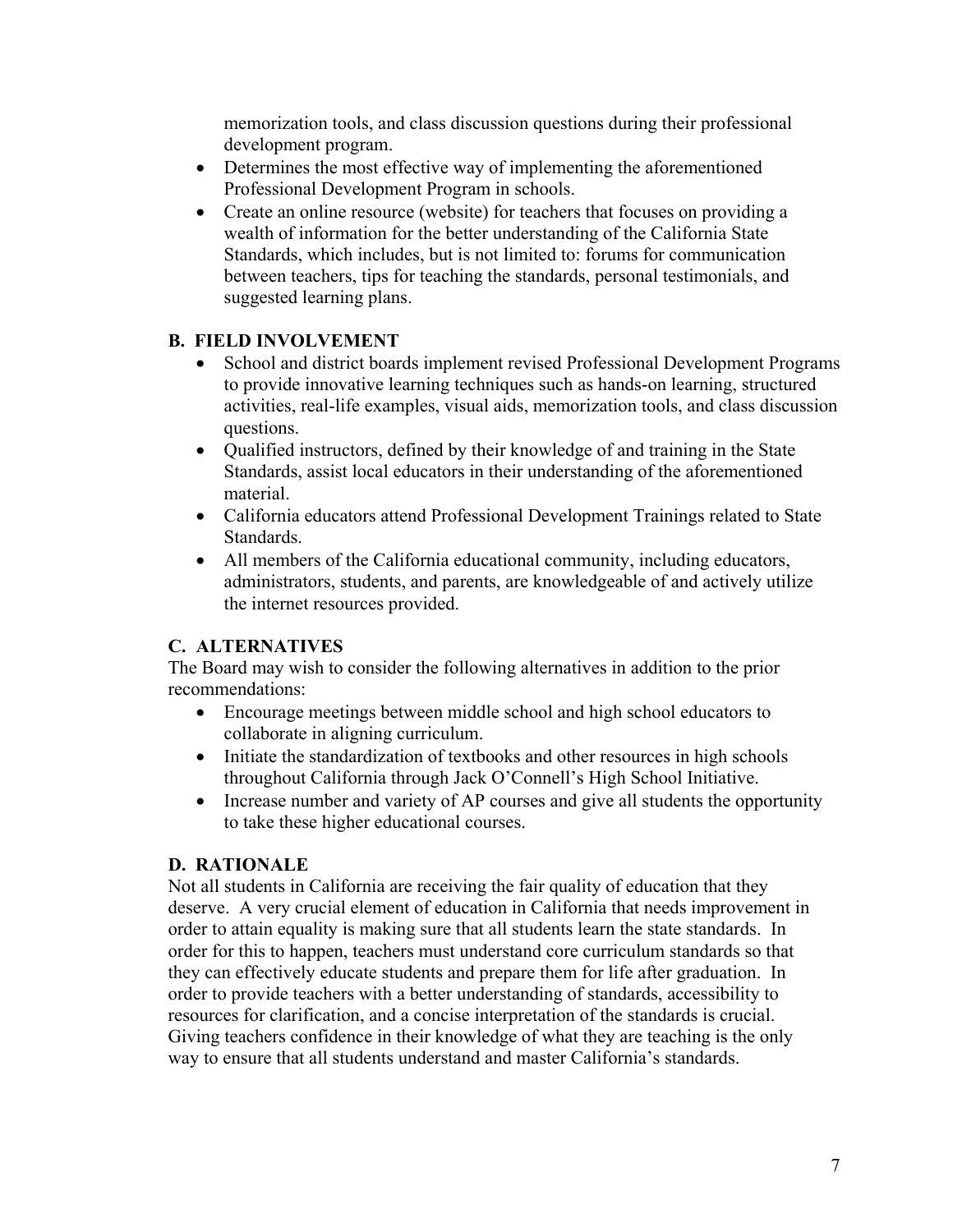Issue  $# 5$ 

## Wednesday, November 10, 2004

#### Topic: **Coping with Overcrowded High Schools**

Speaker: Christopher Khavarian, The Preuss School UCSD

### **I. RECOMMENDATION**

The Student Advisory Board on Education, a program of the California Association of Student Councils, recommends that the State Board of Education create a guideline for implementation of regularly scheduled advisory classes in order to cope with overcrowding in California high school classrooms.

#### **II. SUMMARY OF PREVIOUS STATE BOARD OF EDUCATION DISCUSSION AND ACTION**

#### **A. Previous Student Advisory Board on Education Discussion and Action:**

• This is the first year that the Student Advisory Board on Education has addressed this issue.

#### **B. Present Pertinent Regulations and Policy:**

• There are no previous laws or policies that are known to us that specifically address this issue.

## **III. SUMMARY OF KEY ISSUES**

#### **Teacher Training**

- There is a lack of training for teachers to effectively handle and teach overcrowded classes.
- Teachers are unable to focus on individual students and their learning needs and styles.
- Every student learns at his or her own pace, making it difficult for teachers to keep students on the same track in the classroom.

#### **Student Awareness**

- Students are unaware of the learning styles through which they learn best.
- Students are unaware of the various resources available to them that would help them achieve a greater understanding of curriculum.

#### **IV. FISCAL ANALYSIS**

Implementation of these classes requires the minimal cost of a logistical team to plan out specifics of the advisories in each district, as well as the potential costs of making additional classroom materials available to students. Districts will also incur the minimal costs of publishing and distributing information regarding identifying students' styles of learning and activities students from each learning style can utilize.

While there are minimal costs, districts can efficiently handle overcrowding in schools by providing an increase in individualized attention given to all students in advisories. Therefore, this would reduce costs of expanding current campuses and hiring new staff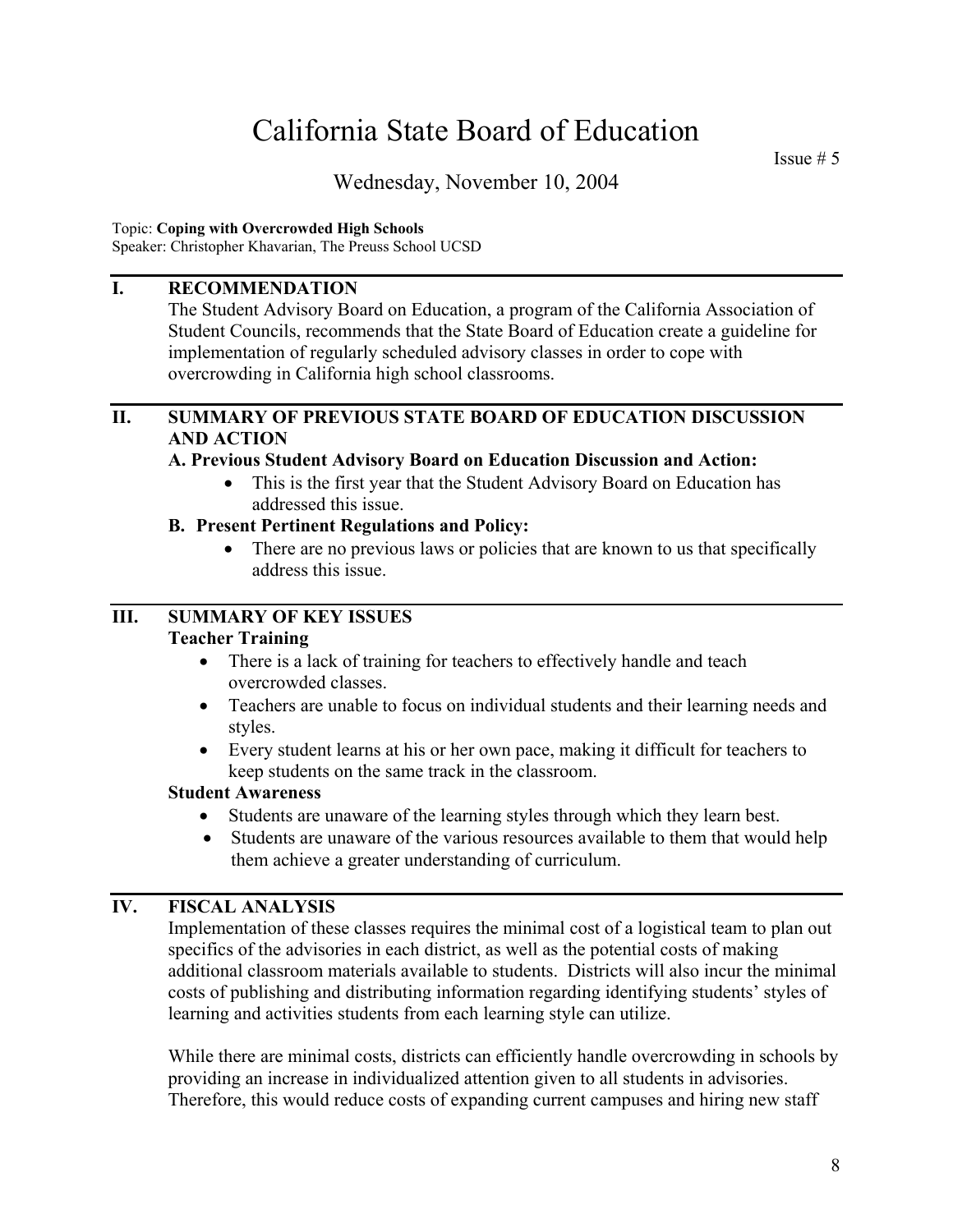until new schools are created. This new advisory program is a cost-effective solution to address the need for student individualism in overcrowded schools.

#### **V. BACKGROUND INFORMATION A. CRITERIA FOR IMPLEMENTATION**

In order to implement beneficial advisory classes, the following is necessary:

- Districts set aside one hour every two weeks for an advisory session, equally shortening all classes on that day to account for the hour.
- Each advisory class is run by an individual teacher with additional aid from volunteer tutors, counselors, community members, and other school staff.
- The State Board creates guidelines for advisory periods, to be implemented in all districts, though they may adapt the advisories to their own schools' needs.
- Teachers and volunteer tutors work to help students identify the methods that are most effective for them by experimenting with different types of learning, which students can then apply to subjects and areas in which they are struggling.
- To provide a familiar environment, creating personal relationships between teachers and their advisory students, all students should remain in the same advisory class, with students of the same grade, throughout their high school career experience.
- Standardized testing is administered by advisory teachers, creating a familiar and stress-free environment for students to test in.
- The State Board offers incentives to schools, such as awards or levels of accreditation, if these advisory programs are effectively implemented.

## **B. FIELD INVOLVEMENT**

The implementation of our recommendation also relies on the following cooperation at local levels:

- Districts, teachers, and administrators must be willing to actively participate and support these advisory classes.
- College students, especially those studying to be teachers, must serve as tutors in exchange for community service or college course credits.
- Other community members must actively participate to help students within the classes.
- Parental support for this program, including the contribution of supplies and/or time.

## **C. ALTERNATIVES**

In the event that regularly scheduled advisory classes cannot be implemented, we recommend the following alternatives:

- The State Board develops literature to distribute to teachers and/or students, which discusses the different learning styles and provides methods to help identify them.
- The State Board implements a program for staff developmental meetings, including staff and student representatives, regarding teaching strategies which will help deal with overcrowded classes. This program will give teachers and students the opportunity to collaborate on techniques in handling overcrowded classrooms.

## **D. RATIONALE**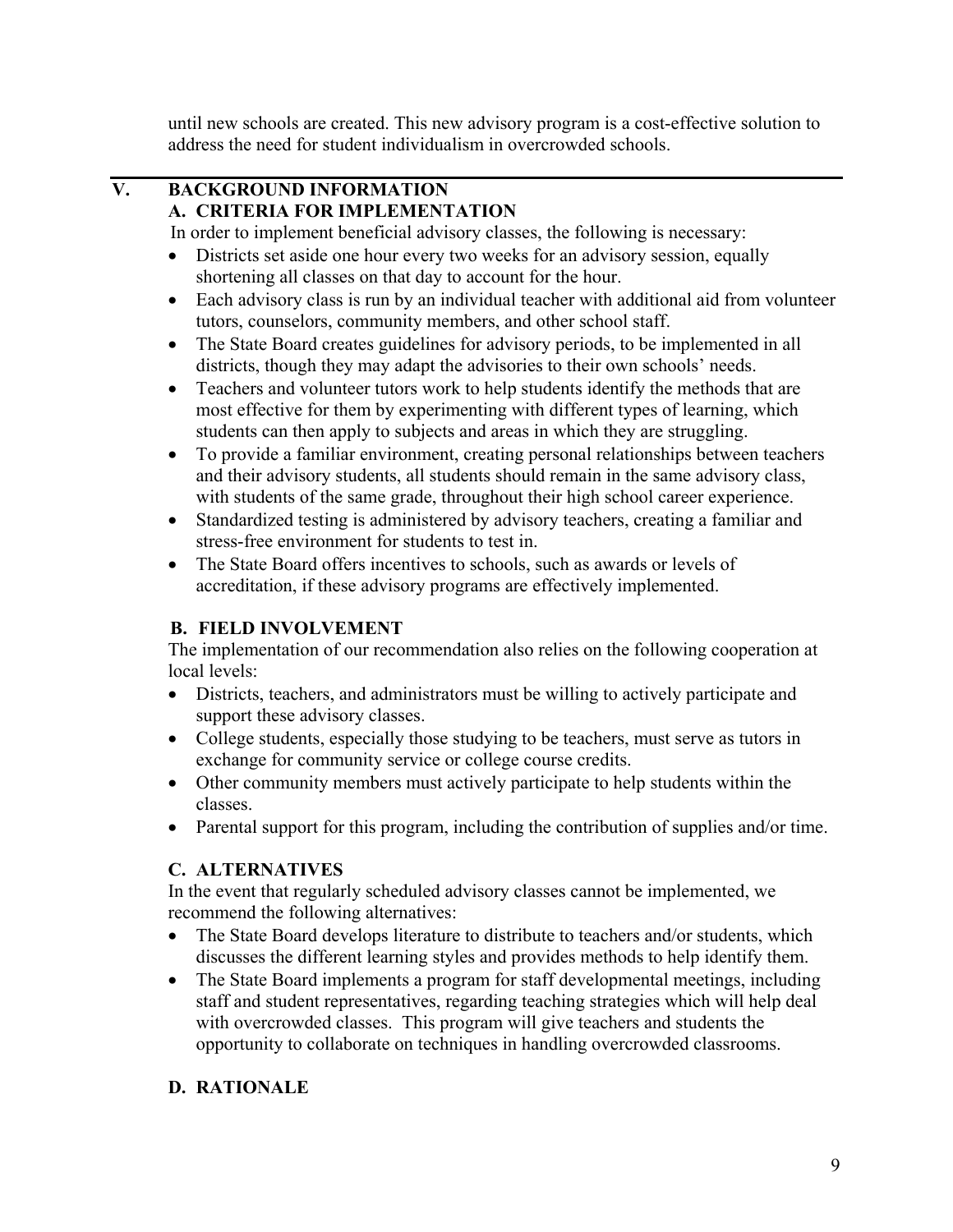Throughout California, students find themselves in overcrowded classrooms which do not allow them to express their individuality and learn at their own pace. With limited time and resources, teachers are unable to provide the amount of personal attention that they would ideally give their students. Regularly scheduled advisory classes are low-cost solutions that create an improved learning environment for students. In this improved environment, students will be able to better utilize their educational resources to help identify and maximize their potential. Recommended advisories provide students with the personal attention not given in overcrowded classes. The advisory class helps students better connect with peers and teachers, because they have the opportunity to bond with the same group throughout their high school career. This family-like atmosphere provides students with a greater sense of belonging, allowing them to clearly and confidently express themselves. During advisory, students also have the opportunity to work with teachers, tutors, and each other to explore and develop their own personalized styles of learning, allowing them to work at their own pace and maximize their potential within existing large class sizes.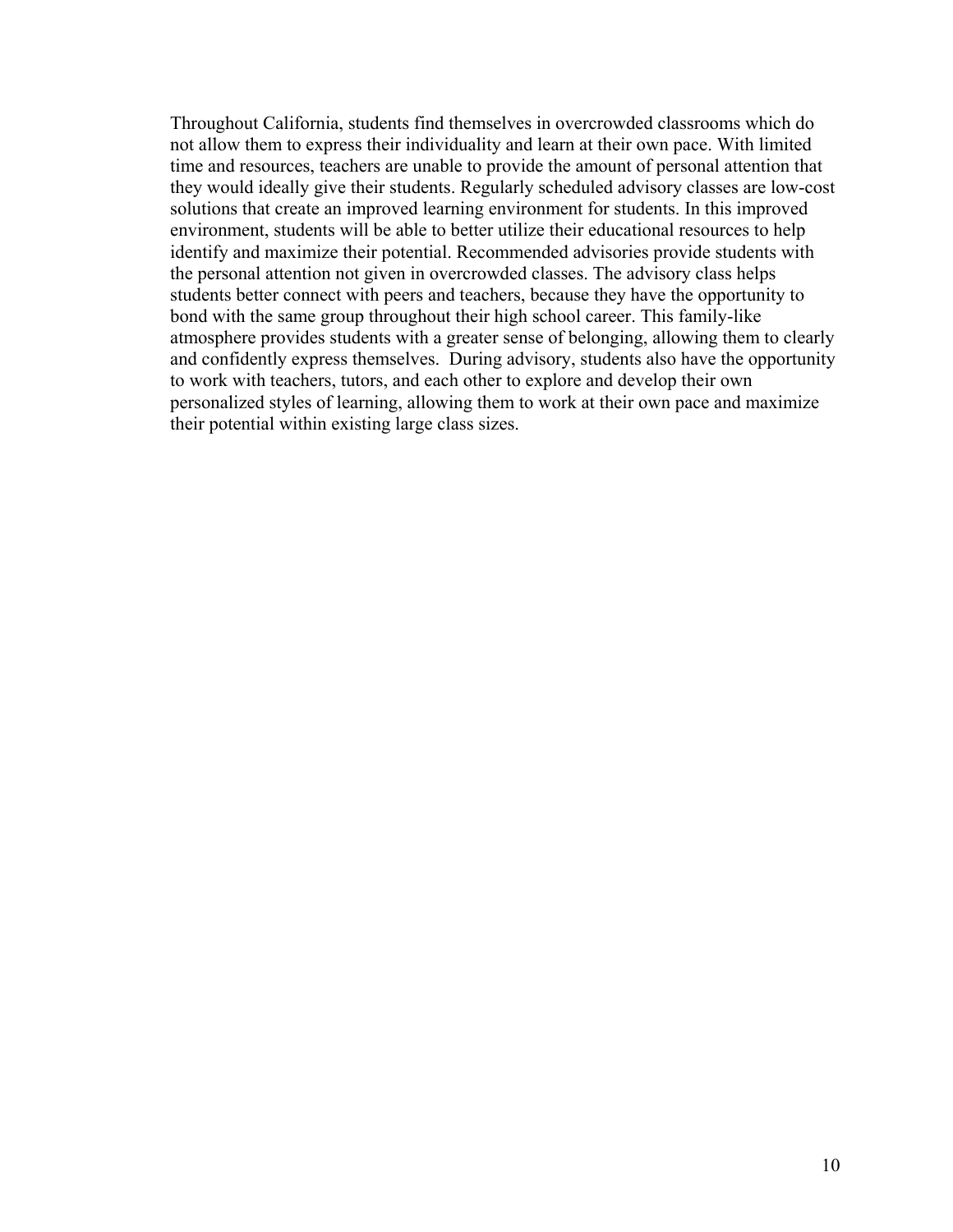Issue # 6

## Wednesday, November 10, 2004

#### Topic: **Sexual Orientation Education**

Speaker: Blaise Patzkowski, La Mirada High School

#### **I. RECOMMENDATION**

The Student Advisory Board on Education, a program of the California Association of Student Councils, recommends that the State Board of Education integrate sexual orientation curriculum regarding Lesbian Gay Bisexual Transgender and Questioning (LGBTQ) issues into California State Social Science, Language Arts, Science, and/or Health education standards.

#### **II. SUMMARY OF PREVIOUS STATE BOARD OF EDUCATION DISCUSSION AND ACTION**

#### **A. Previous Student Advisory Board on Education Discussion and Action:**

• This is the first year the Student Advisory Board on Education has addressed this issue

#### **B. Present Pertinent Regulations and Policy:**

- AB 537
- Education Code, Section 51210(c)
- Education Code, Section 48900.3
- Education Code, Section 201(e)
- Education Code, Section 51220(b)

#### **III. SUMMARY OF KEY ISSUES**

There is a lack of sufficient knowledge and education concerning key LGBTQ issues among public high school students because the curriculum falls short in acknowledging sexuality. There is a strong correlation between the negative social stigma of LGBTQ students and the intolerant school community on the subject of LGBTQ. The lack of information provided to students on these issues has created ill-informed citizens and has perpetuated a generation of intolerance. Having students learn about safe sex, HIV/AIDS and STDS would provide a safer community for students as well as a method for the prevention of the spread of disease.

#### **IV. FISCAL ANALYSIS**

Integrating LGBTQ curriculum into the existing California state standards will require minimal expenses. Revising the current standards and the distribution of the updated standards would be the only costs incurred. This could be combined with the preexisting \$135 million allocated for abstinence and sexual education. These costs would be additionally counterbalanced by avoiding possible lawsuits regarding harassment and other crimes related to LGBTQ issues.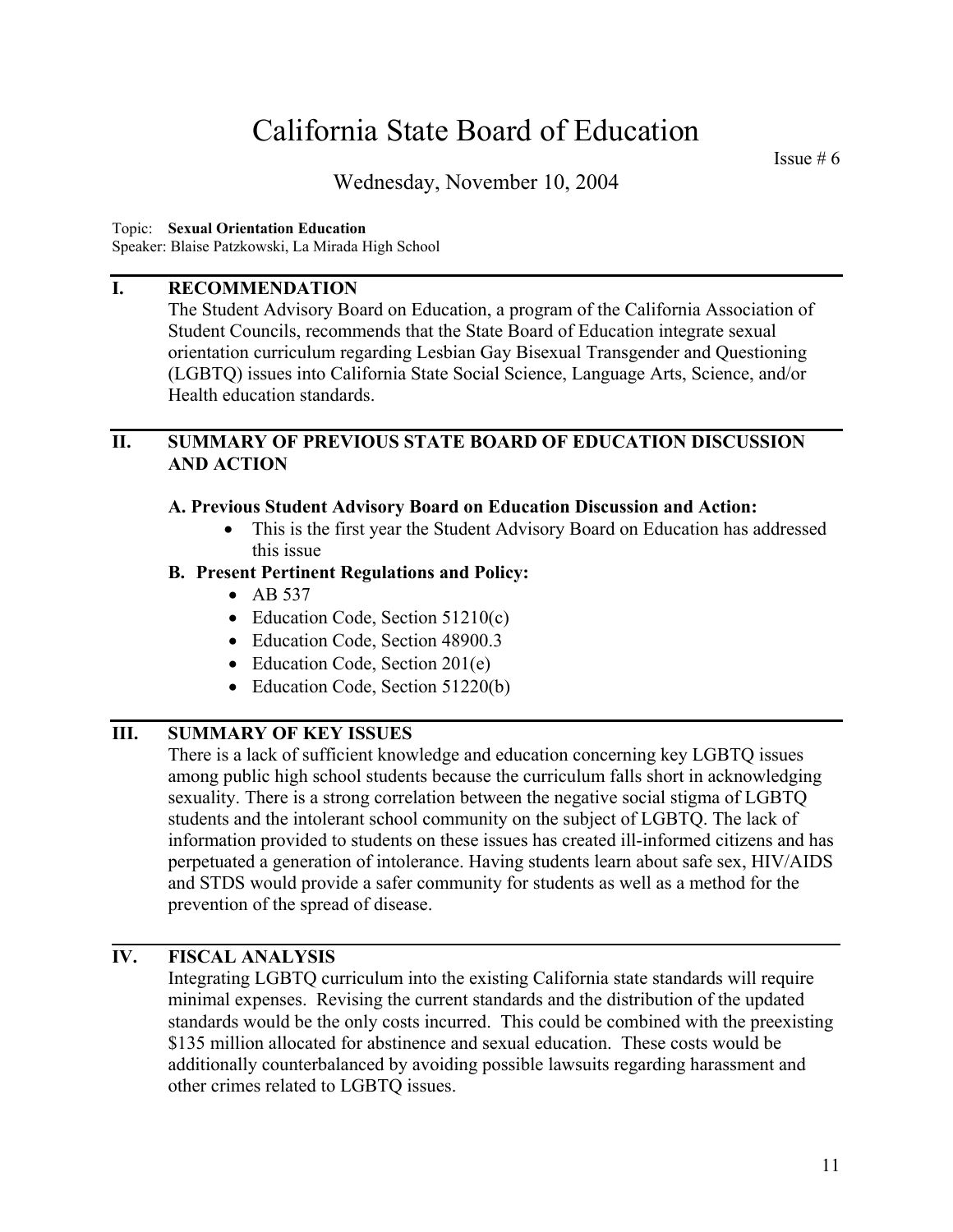## **V. BACKGROUND INFORMATION A. CRITERIA FOR IMPLEMENTATION**

In order to implement our recommendation we suggest that the State Board of Education:

- Implement LGBTQ issues, including HIV/AIDS, safe sex, the definition of sexual preference, and awareness of social issues, into applicable high school curriculum.
- Incorporate input from students into the creation of the curriculum.
- Recommend that all school mission statements include guidelines of protection of actual or perceived sexual orientations and gender identities.

## **B. FIELD INVOLVEMENT**

In order to create a tolerant and educated school community, the curriculum must encompass subject matter regarding all diverse sexual preferences and pertinent issues. In order to achieve this:

- Teachers can teach objective LGBTQ curriculum within existing standards.
- Administrators can support and enforce the new curriculum standards.
- School administrators can make information on LGBTQ issues readily available on school campuses.
- School administrators can inform parents that the school will be a LGBTO safe environment through student handbooks, school newsletters, e-mails, back-toschool nights, and open houses.

## **C. ALTERNATIVES**

The Board may wish to consider the following alternatives in addition to the above recommendations:

- Have high school counselors trained in issues pertaining to sexuality in order to support those students who are in need of help or wish to seek information on such topics.
- Supply both classical and contemporary literature pertaining to LGBTQ issues in all public high school libraries.

## **D. RATIONALE**

Currently, California has no state-funded programs to prevent discrimination against homosexual or bisexual students. This has created a learning environment that has allows prejudice to spread and the well-being of California students to be pushed aside. In 1997, a Washington State Safe Schools Report came to the conclusion that 34% of the LGBTQ students surveyed in the nation have been the target of verbal assaults. The California State Department of Education has a responsibility to protect, serve and educate each student, regardless of their sexual orientation. The only way to curb intolerance and misunderstanding in the schools is to incorporate central knowledge concerning this subject core curriculum.

In order to create a more comfortable learning environment for all students, students must be exposed to curriculum discussing LGBTQ issues. This includes the crucial topic of safe sex. Those who discriminate generally have a lack of complete understanding of the LGBTQ community, creating intolerance that only begets more intolerance. From a 1997